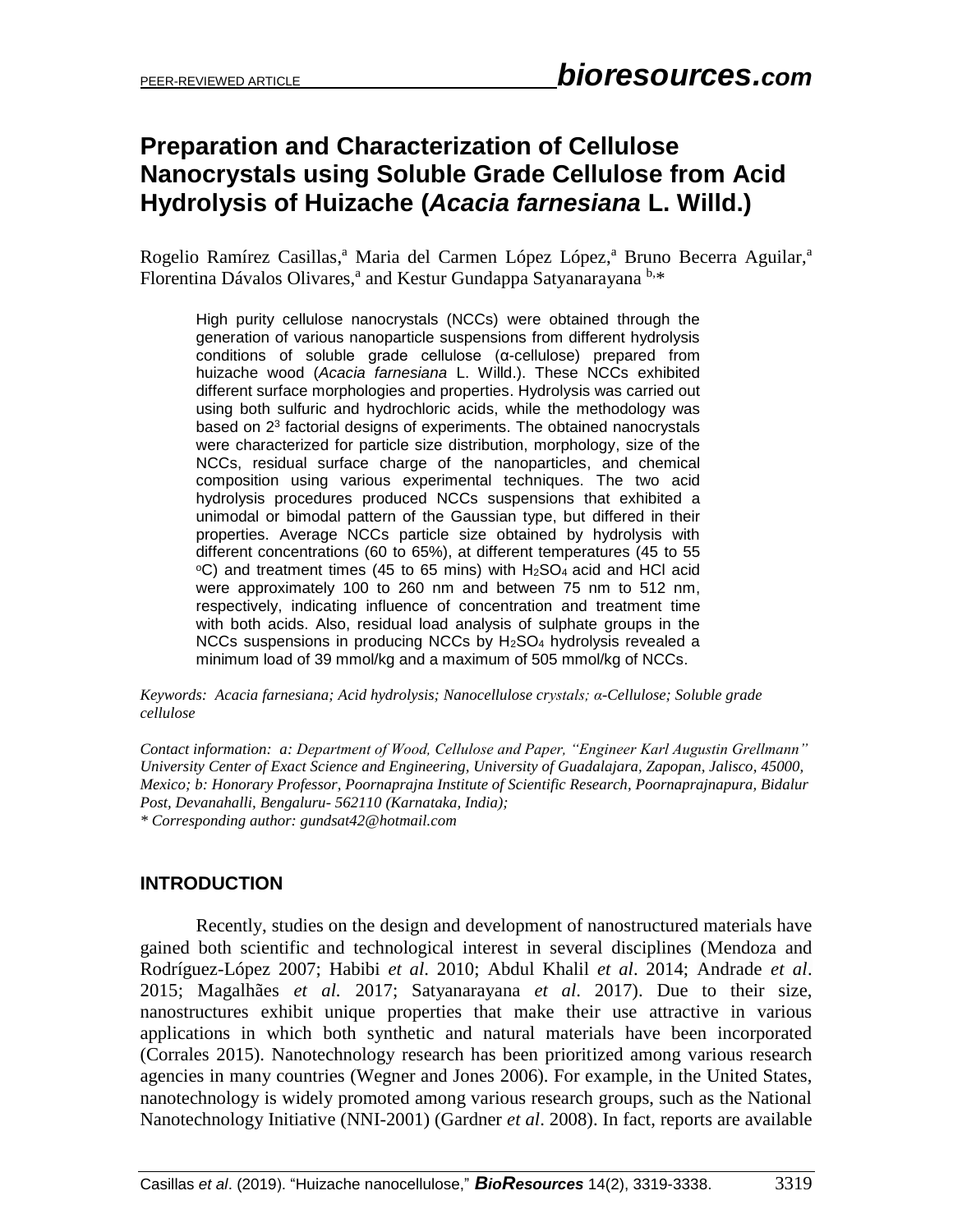regarding possible markets for cellulose nanocrystal enabled products (Cowie *et al.* 2014). The study and development of new materials based on nanostructured biomaterials, particularly those of lignocellulosic origin, has been the subject of many research works (Ahuja and Kumar 2009; Brinchi *et al.* 2013; Rosli *et al*. 2013; Reyes *et al*. 2014; Thakur 2014; Andrade *et al*. 2015; Kumode *et al.* 2017; Satyanarayana *et al*. 2017).

Cellulose has potential as a nanomaterial because of its abundance in nature and its nanofibrillar structure. This polysaccharide has special characteristics that make it an exceptional material, such as excellent mechanical properties, high rigidity, low cost, and biodegradability. Cellulose fibers are formed by microfibrils, which have disordered (amorphous) or highly ordered (crystalline) regions (Kamide 2005; Klemm *et al*. 2005). The amorphous regions of the cellulose fibrils can be selectively hydrolyzed by acids, excluding the crystalline (less reactive) regions, to obtain nanosized regions called whiskers, nanocrystals, or cellulose nanofibers that possess exceptional mechanical and optical properties (Favier *et al*. 1995; de Souza Lima and Borsali 2004). Cellulose nanocrystals have a cylindrical shape, with dimensions between 100 nm to 300 nm in length and 3 nm to 5 nm in diameter (de Souza Lima and Borsali 2004), and a Young's modulus of up to 145 GPa, which is greater than that of Kevlar (130 GPa) or steel wires (200 GPa) (Šturcová *et al*. 2005).

Acid treatment (acid hydrolysis) is the main process used to produce nanocrystalline cellulose particles (NCCs), which are the smallest building blocks released from original cellulose fibers (Rehman *et al.* 2014). High mechanical properties are due to these block arrangements. Sulfuric acid  $(H_2SO_4)$  and hydrochloric acid  $(HCl)$ are widely used in NCCs preparation. However, the dispersibility of NCCs derived from these two types of acids is different (Zeni *et al*. 2016). Cellulous chain ruptures occur randomly during the acid hydrolysis process, and the dimensions of NCCs are not uniform.

Different acids also affect the properties of the suspension: hydrolysis with hydrochloric acid produces cellulose rods with minimal surface loading, while the use of sulfuric acid provides highly stable aqueous suspensions, due to the esterification of the surface of hydroxyl groups under load of sulfate groups (Zeni *et al.* 2016). Under controlled conditions, the nanocrystals that are obtained using sulfuric acid allow to be grafted randomly by sulphate groups on the surface of the cellulose microfibrils inducing an electrostatic layer that covers them (de Souza Lima and Borsali 2004). The hydrolysis conditions are known to affect the properties of the resulting nanocrystals, and these must be sufficiently mild to avoid complete hydrolysis to glucose (Casillas *et al.* 2018).

Due to the abundance of sulphate groups charged on their surface, nanocrystals obtained from  $H<sub>2</sub>SO<sub>4</sub>$  hydrolysis are easily dispersed in water, while those produced from HCl hydrolysis do not disperse as easily. In fact, they tend to flocculate in aqueous suspensions (Casillas *et al*. 2018). When the concentration of NCCs exceeds a critical value, the suspensions form a typical chiral nematic ordered (cholesteric) phase. This phenomenon of phase separation for colloidal particles shows the optical characteristics of a liquid crystal characteristic of cellulose nanocrystals (Majoinen *et al*. 2012). Compared with cellulose fibers, NCCs possess many advantages, such as the nanoscale dimension, high strength and specific modulus, high surface area, unique optical properties, *etc*. (Zeni *et al*. 2016). The properties of NCCs depend on several factors, such as sources of cellulose, reaction time, temperature, and the acids used for hydrolysis (Abe *et al*. 2007; Ahuja and Kumar 2009; Beck-Candanedo and Gray 2005; Elazzouzi-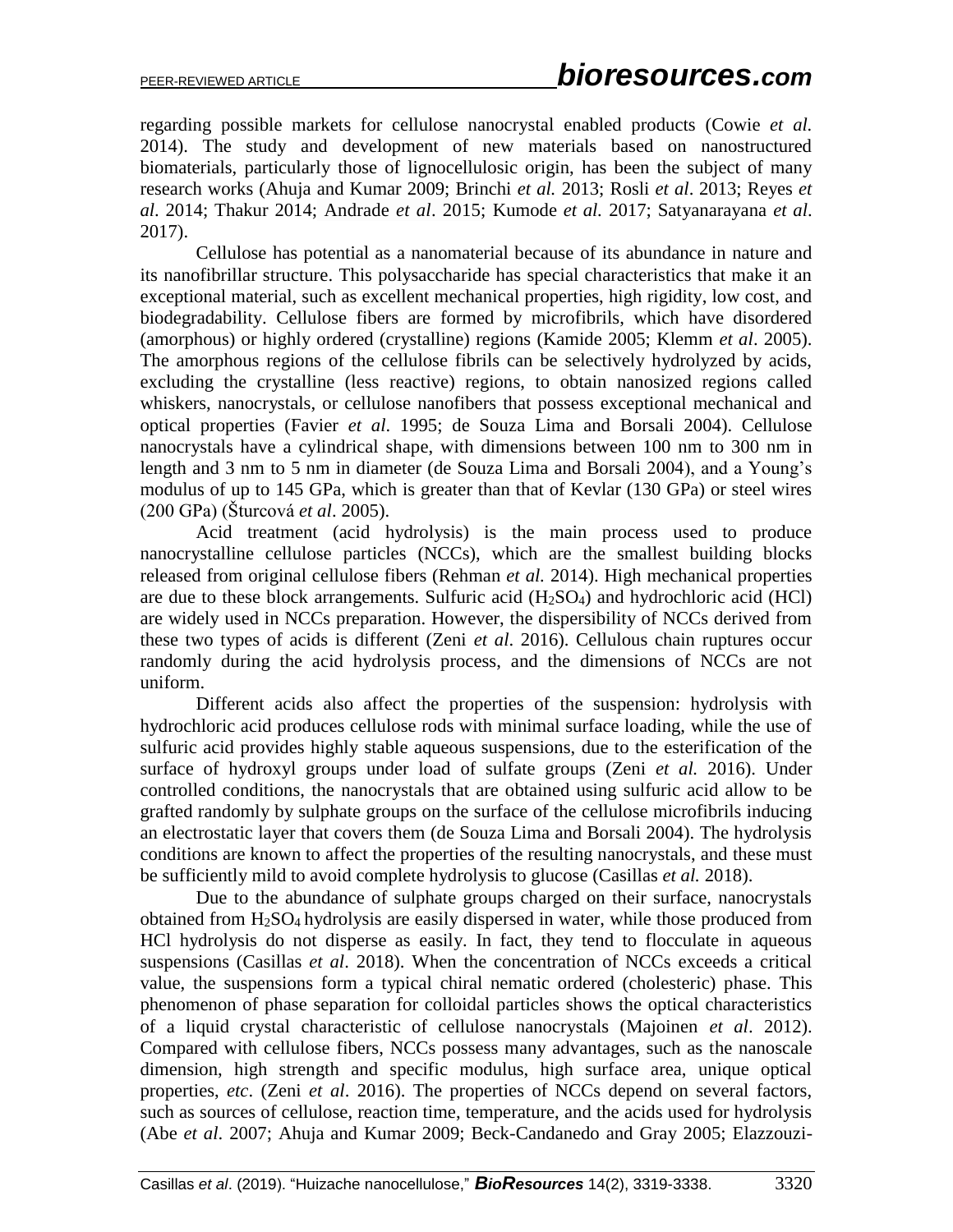Hafraoui *et al*. 2008; Brinchi *et al*. 2013; Rosli *et al*. 2013; Reyes *et al*. 2014; Andrade *et al*. 2015; Kumode *et al*. 2017; Satyanarayana *et al*. 2017; Thakur 2014). These unique physicochemical properties and broad application perspectives have attracted substantial interest from scientific and industrial researchers (Peng *et al*. 2011).

Cellulose nanocrystals offer many advantages as reinforcement materials in the matrix of nano compounds because of their high anisotropy, high rigidity, and low density (1590 kg/m<sup>3</sup>) (Beck-Candanedo and Gray 2005). They come from a sustainable and biodegradable natural source that potentially offers low environmental and animal health risks, as well as low production costs relative to nanocrystals from other sources (de Souza Lima and Borsali 2004). Cellulose nanocrystal suspensions have been prepared from various cellulose sources, such as tunicates (Favier *et al*. 1995; Araki *et al*. 1998), bacteria (Grunert and Winter 2002), soft woods and hardwood (O'Sullivan 1997; Beck-Candanedo and Gray 2005) besides agave waste (Ponce-Reyes *et al.* 2014). However, there is no report on the preparation and characterization of nanocrystals from the huizache (*Acacia farnesiana* L. Willd) plant. Casillas *et al*. (2019) developed a method to produce soluble grade cellulose from this plant; the produced pulp could be useful for various applications including nanocrystal preparation.

With the above considerations, the authors have attempted to use a plant, which is considered to be a pest due to its ability to colonize pastures and other disturbed habitats (Parrotta 2000) besides, it is grown in large quantities, whereby value addition to a waste plant can be achieved. Accordingly, the main objective of this study was to obtain NCCs from soluble grade cellulose pulp from the huizache plant (*Acacia farnesiana*) using a controlled acid hydrolysis treatment with two different acids,  $viz.$ ,  $H<sub>2</sub>SO<sub>4</sub>$  and HCl. For this, a factorial  $2^3$  experimental design for both  $H_2SO_4$  and HCl hydrolysis was used with different conditions of concentration, temperature and time of treatment. The obtained NCCs were characterized for various properties with the final aim of finding uses for these nanomaterials in various sectors, particularly in the paper industry.

## **EXPERIMENTAL**

#### **Materials**

Samples of huizache wood were collected from the spring forest region, located in the municipality of Tala, Jalisco, Mexico.

## **Methods**

#### *Raw material preparation*

Soluble grade cellulose from huizache (*Acacia farnesiana* L. Willd.) was prepared as reported previously (Casillas *et al*. 2018). Briefly the process is as follows: The huizache wood was removed from the bark and the chips were subjected to the pulping process using alkaline sulphite, anthraquinone, methanol (ASAM) solutions prior to elemental chlorine free (ECF) bleaching (Casillas *et al*. 2018).

#### *Pulp preparation for NCCs production*

Pulp necessary to prepare the NCCs was obtained by controlled acid hydrolysis using  $H<sub>2</sub>SO<sub>4</sub>$  acid. To increase the contact area between the acids and the bleached huizache pulp, it was first ground and then sieved in a mill using a 60-mesh screen.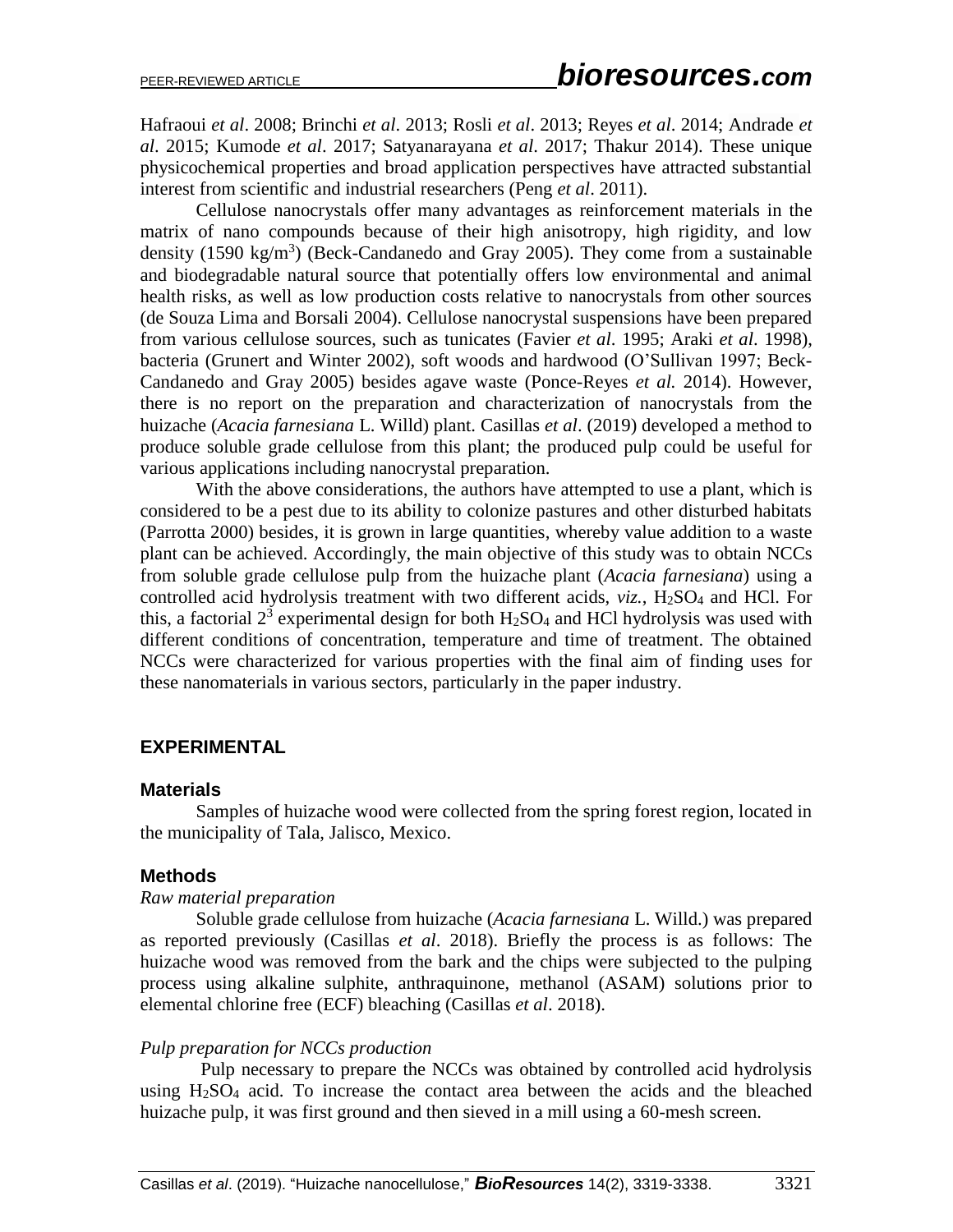# *Cellulous nanocrystal production*

The nanocrystals of the huizache cellulose were produced by controlled hydrolysis of the bleached *Acacia farnesiana* pulp obtained at the University of Guadalajara, Mexico, following an earlier reported method (Majoinen *et al*. 2012).

# *Experimental design for NCCs production through controlled hydrolysis*

The NCCs were produced from the high purity cellulose of the huizache that were subjected to a two-step hydrolysis. The acids used during the controlled hydrolysis were independent of each other and were chemically pure or laboratory-grade sulfuric and hydrochloric acids. To obtain NCCs particles of different sizes and different morphologies with or without the absence of residual charge, various experimental conditions were adopted based on  $2<sup>3</sup>$  factorial designs, with some central points. Two experimental designs were developed, one for HCl and the other for  $H_2SO_4$ .

Table 1(a). Factorial Design 2<sup>3</sup> for NCCs Production by Controlled H<sub>2</sub>SO<sub>4</sub> **Hydrolysis** 

| Experiment No. | Concentration (%) | Temperature (°C) | Treatment Time (min) |
|----------------|-------------------|------------------|----------------------|
|                | 65.0              | 45               | 45                   |
| ⌒              | 62.5              | 50               | 55                   |
| 3              | 65.0              | 55               | 65                   |
| 4              | 62.5              | 50               | 55                   |
| $5*$           | 62.5              | 50               | 55                   |
| 6              | 65.0              | 45               | 65                   |
| $\overline{ }$ | 60.0              | 45               | 45                   |
| 8              | 60.0              | 55               | 65                   |
| $9^*$          | 65.0              | 55               | 45                   |
| 10             | 60.0              | 45               | 65                   |
|                | 60.0              | 55               | 45                   |

\* Note: These experiments showed unimodal Gaussian-type pattern in Fig. 3

|                   | <b>Table 1(b).</b> Details of Factorial Design 2 <sup>3</sup> for NCCs Production by Controlled HCl |  |  |
|-------------------|-----------------------------------------------------------------------------------------------------|--|--|
| <b>Hydrolysis</b> |                                                                                                     |  |  |

| Experiment No. | Concentration (N) | Temperature (°C) | Treatment Time (min) |
|----------------|-------------------|------------------|----------------------|
|                | 2                 | 70               | 30                   |
| 2              | 8                 | 70               | 200                  |
| 3              | 2                 | 50               | 115                  |
| 4              | 5                 | 70               | 115                  |
| 5              | 8                 | 70               | 30                   |
| 6              | 5                 | 90               | 200                  |
|                | 5                 | 50               | 200                  |
| 8              | 2                 | 70               | 200                  |
| 9              | 5                 | 90               | 30                   |
| 10             | 5                 | 70               | 115                  |
| 11             | 5                 | 50               | 30                   |
| 12             | 5                 | 70               | 115                  |
| 13             | 8                 | 50               | 115                  |
| 14             | 2                 | 90               | 115                  |
| 15             | 8                 | 90               | 115                  |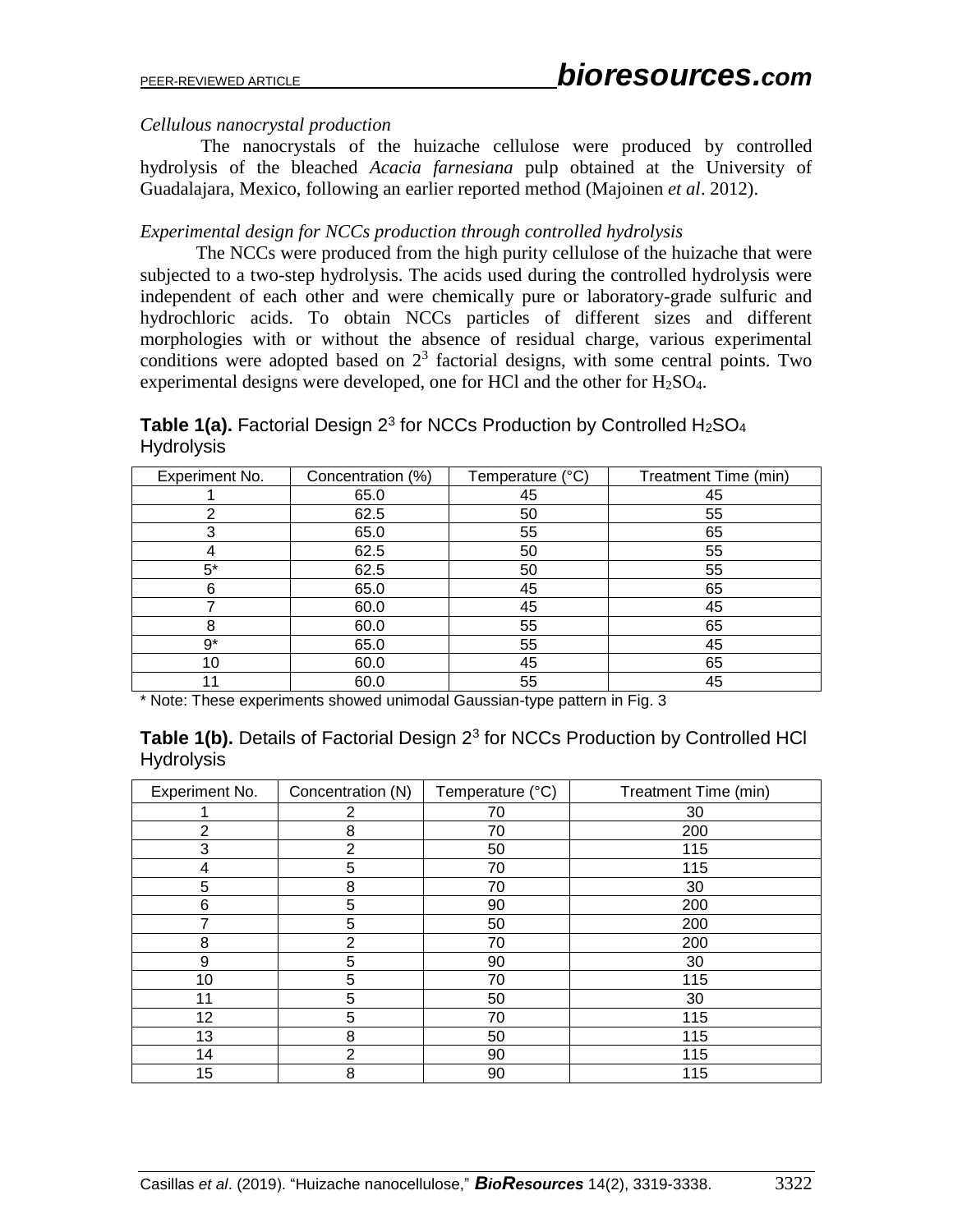The designs considered the concentration of acids, treatment time, and temperature during hydrolysis. Response variables included the average NCCs length and the residual load of strong acid groups, particularly in the case of  $H<sub>2</sub>SO<sub>4</sub>$ , which was expressed in mmol/kg of NCCs. Tables 1(a) and 1(b) list the conditions used for controlled hydrolysis with  $H_2SO_4$  and HCl acids.

#### *NCCs preparation by acid hydrolysis*

 For each experiment, a pre-determined amount of acid was added to 30 g of cellulose on a dry basis in a three-neck flask [Tables 1(a and b)]. Once the material was in contact with the acids, the hydrolysis was continued for a certain length of time (45 min to  $65$  min for  $H_2SO_4$  and  $30$  min to  $200$  min for HCl) until the time corresponding to each experiment was reached. The reaction was stopped by adding deionized water (18 MΩ-cm purity) at 4 °C. Each experiment was carried out in a water bath in the temperature range of 5 °C to 100 °C, with the equipment having precision  $\pm$  0.005 °C.

#### *Washing and purification of NCCs suspensions*

The NCCs suspensions were centrifuged in Thermo-Orion equipment (Sorvall ST 16, Federal District, Mexico) with a capacity of 4 mL x 400 mL for 10 min at a rotation speed of 4,500 RPM, which eliminated the supernatant material after each treatment. Several successive centrifugations were carried out until it was possible to obtain a NCCs gel. This centrifuged material was transferred to dialysis membrane tubes and placed inside a container with deionized water. The material was left in continuous agitation for 4 to 6 days until the water reached a constant pH of 5 to 6. After eliminating the residual acid excess, the NCCs suspensions were subjected to an ultrasound treatment (VCX-500, Sonics, Newtown, CT, USA) for 5 min to promote better dispersion in the suspension. Finally, the obtained nanocrystal suspensions were stored in plastic containers under refrigeration.

#### *Characterization techniques of NCCs*

The NCCs suspensions were characterized for chemical composition using attenuated total reflectance Fourier transform infra-red spectroscopy (ATR FT-IR), atomic force microscopy (AFM), and dynamic laser scattering (DLS)). The morphology was characterized through atomic force microscopy (AFM), the particle size distribution was characterized by dynamic laser light scattering (DLS), and the residual load was measured by conductometric analysis.

#### *Chemical composition of huizache-technical cellulose NCCs (ATR FT-IR)*

To perform the chemical analysis of the prepared NCCs, the suspensions were sonicated for homogenization. Then, 10 mL aliquots were taken according to the concentration of each of the suspensions to form a film. The films were placed in containers with total dryness in a vacuum oven at 40 °C, In order to avoid the elimination of sulfate groups in the case of suspensions hydrolyzed with sulfuric acid and during the time when the aliquot of suspension is evaporated with nanocrystals.

Once the NCCs films were formed, they were analyzed in the Perkin Elmer FT-IR spectrophotometer (Spectrum GX, Mexico City, Mexico) using an ATR attenuated total reflectance additive provided with a diamond crystal. The spectra were obtained between 4000 cm<sup>-1</sup> to 500 cm<sup>-1</sup> with a resolution of 4.00 cm<sup>-1</sup> with 16 scans.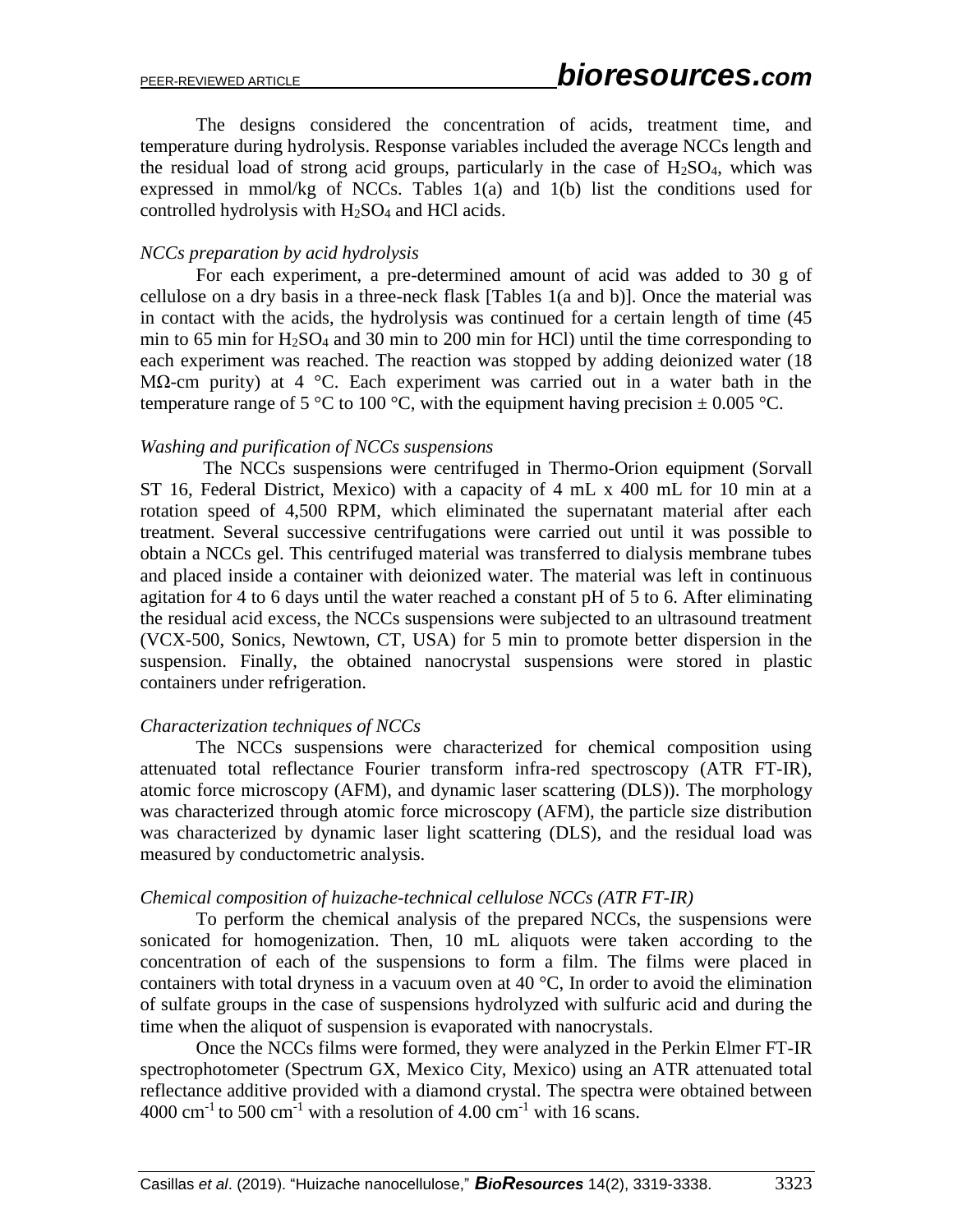#### *Atomic Force Microscopy (AFM)*

An AFM microscope (Multi mode-8, Bruker, Beijing, China) was used for the morphological analysis of the NCCs. Cellulose nanocrystal samples were diluted to a concentration of 0.005 wt. % and sonicated in an ultrasonic bath. Then, 10 μL of each of the samples were deposited in mica grade V1 discs. They were allowed to dry in Petri dishes.

During each analysis, the technique was used intermittently in the air (tapping mode). The amplitude, height, and phase images of 2 μm x 2 μm size were taken from different sections of the sample, as well as 5 μm x 5 μm sized images, with a resolution of 512/512 pixels/line. Micro silicon tips coated with aluminum (AC160TS-R3, Oxford Instruments, California, USA) were used for the acquisition of the images.

#### *Conductometric titration to analyze the charge density of NCCs suspensions*

This analysis was carried out in triplicate following the Report of Scandinavian Pulp, Paper, and Board Testing Committee, 2002 (SCAN-CM 65:02) by conductometric titration to determine the total content of the acid groups in the NCCs suspensions. For this analysis, a pH/conductivity meter (Star A212, Thermo Fischer Scientific, Federal District, Mexico) coupled with a three-neck flask was used, and the conductivity and pH of the solution were measured simultaneously.

During the titrations with conductometric monitoring, aliquots of 100 mL suspension were used. These were titrated with a 0.5 N sodium hydroxide (NaOH) solution. This was added drop by drop using an electronic micro-burette (Titrette, Sigma Aldrich, Toluca, Mexico), and coupled with a three-neck flask. The initial conductivity of the suspension was determined by adding 0.20 mL of NaOH with constant agitation. Alkaline solution was added until the pH reached between 12 and 13. Finally, the conductivity *versus* the amount of added NaOH obtained was plotted for each experimental condition used in the corresponding design.

#### *Particle size distribution analysis*

The particle size distribution is one of the most important properties of nanomaterials. Accordingly, particle size analysis of the prepared NCCs was carried out in a DLS system (Malvern Zeta Sizer Nano S 90, Worcestershire, UK), which can measure particle sizes of less than one μm. This instrument is capable of improved detection of aggregates, measurement of small, diluted samples, or samples in a high concentration.

For this analysis, the NCCs suspensions were diluted to  $0.2\%$  v/v and filtered using a syringe filter of 25 mm diameter and 1.6 μm pore size. Subsequently, the samples were sonicated in an Elma ultrasound bath (Frechen, Germany) for 5 min with an operating frequency of 20 kHz.

Then, 200 μL of the NCCs suspension and 800 μL of deionized water placed in a polystyrene cell, which was placed inside the Zeta Sizer and a series of 3 scans with 10 repetitions each was made. This was repeated continuously for each sample, until at least three plots with a similar appearance were obtained.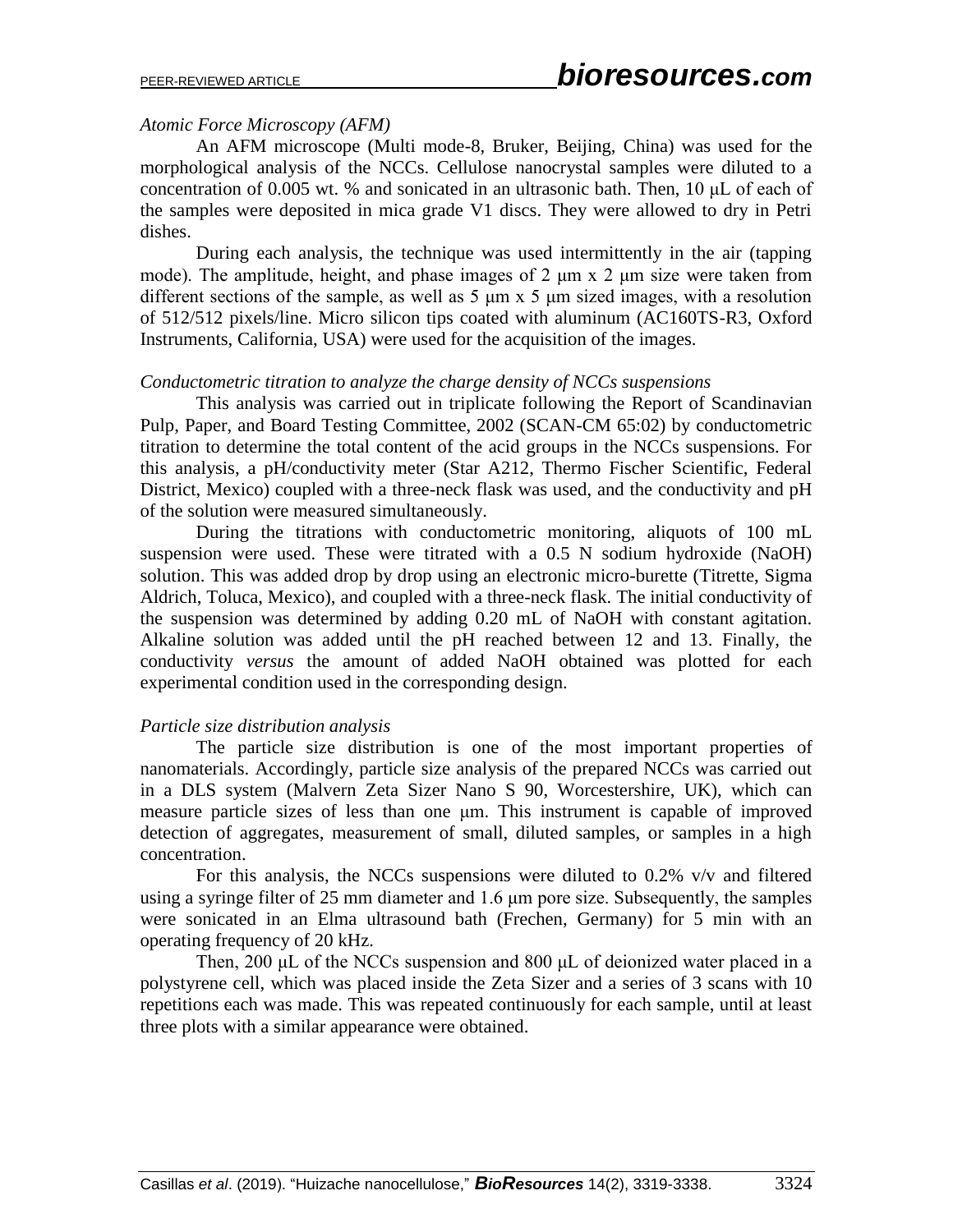# **RESULTS AND DISCUSSION**

# **Nano Cellulose Crystals Suspension**

Figure 1 (a-f) shows aqueous colloidal suspensions of NCCs obtained in this study by controlled acid hydrolysis using both  $H_2SO_4$  and HCl under different conditions.



**(a) (b) (c) (d)**



Fig. 1. Colloidal suspensions of NCCs obtained by hydrolysis with H<sub>2</sub>SO<sub>4</sub> and HCl. (a-d): Hydrolysis with H2SO4; (a)- experiment No. 4; (b)-Experiment No. 1; (c)- Experiment No. 11; (d)- Experiment No. 9; (e-f)-Hydrolysis with HCl: (e)- Experiment No. 6, and (f)- Experiment No. 8

Based on Fig. 1, the NCCs extracted with  $H<sub>2</sub>SO<sub>4</sub>$  appeared to be well suspended, dispersed, and stable, while those extracted with HCl tended to flocculate, leading to their precipitation.

# **Chemical Analysis of NCCs by ATR FT-IR**

Figure 2 (a-c) shows comparative ATR FT-IR spectra of NCCs films and suspensions obtained by hydrolysis with  $H<sub>2</sub>SO<sub>4</sub>$  and HCl in different experimental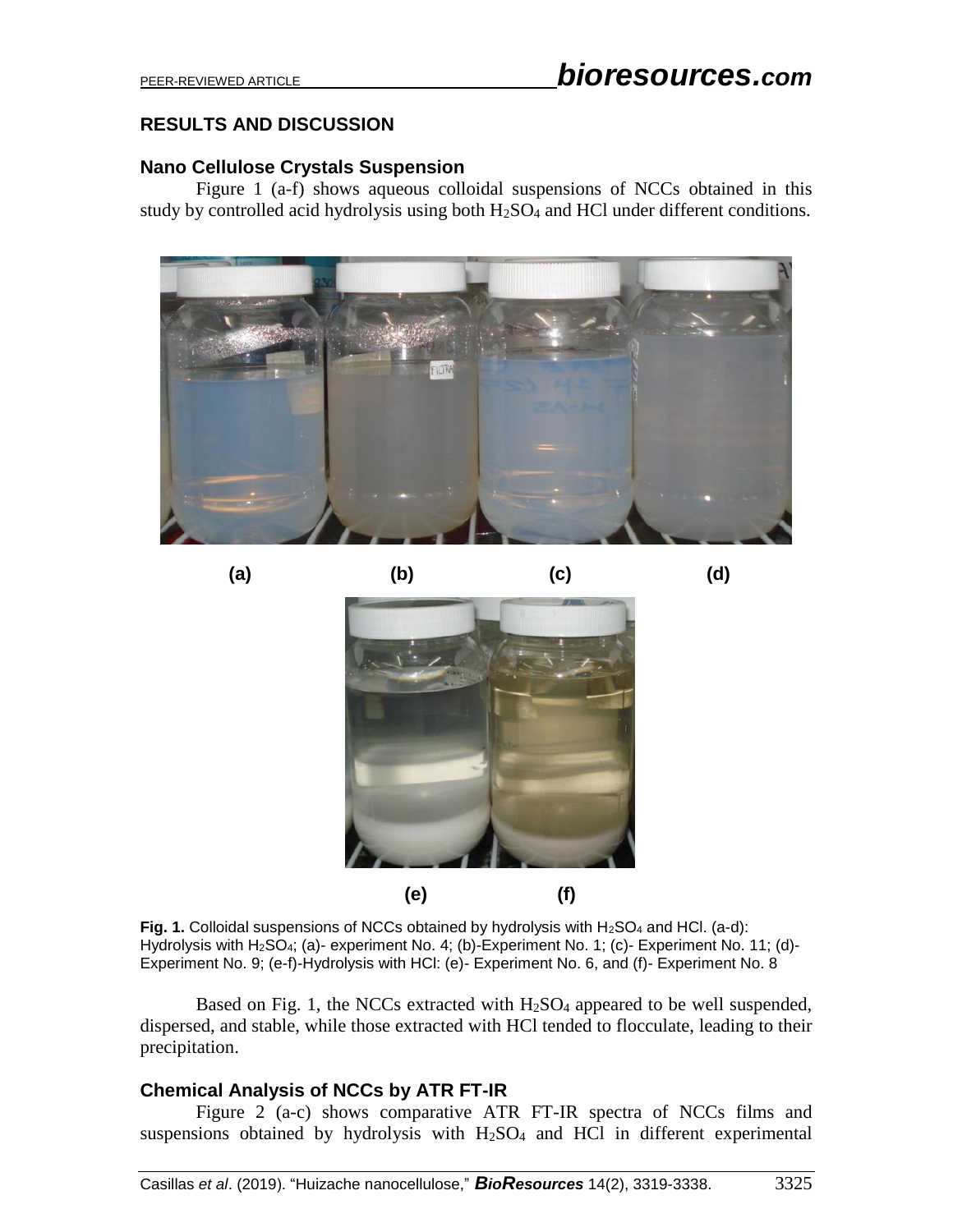conditions. Part 2 (a) shows the spectra of prepared nanocrystals under different acid treatments and conditions, while Fig. 2(b) compares the experimental conditions of the nanocrystal treatments with different types of HCl and  $H<sub>2</sub>SO<sub>4</sub>$ . Analysis of these figures is made below following the earlier reported analysis (Bolio-López *et al.* 2011).



**Fig. 2(a).** Comparative ATR FT-IR spectra of NCCs films obtained with H<sub>2</sub>SO<sub>4</sub> and HCl under different experimental conditions. [S1- H<sub>2</sub>SO<sub>4</sub>: Sample of treatment 1 of H<sub>2</sub>SO<sub>4;</sub> S1 HCl: Sample of treatment 1 of HCl; S2 H2SO4: Sample of treatment 2 of H2SO4; S8 H2SO4: Sample of treatment 8 of  $H<sub>2</sub>SO<sub>4</sub>$ ]

The characteristic band at  $3300 \text{ cm}^{-1}$  can be attributed to the OH groups belonging to the cellulose, which indicated the degree of crystallinity of the material. Further, the bands observed between 2900 cm<sup>-1</sup> and 1400 cm<sup>-1</sup> can be attributed to the stretching of the C-H groups, while the band at  $1600 \text{ cm}^{-1}$  can be attributed to vibrations corresponding to the O-H groups present in the structure of NCCs. The trough observed at  $1600 \text{ cm}^{-1}$ can be ascribed to the adsorbed water. On the other hand, the peak observed normally at 1731 cm<sup>-1</sup>, which corresponds to hemicelluloses, is absent, suggesting either their elimination or absence of this component in the NCCs (Bolio-López *et al*. 2011).

In contrast, Fig.  $2(c)$  shows a weak peak at 800 cm<sup>-1</sup>, which corresponds to the stretching of the C-O-S (carbon-oxygen-sulfur) bonds of the NCCs. This is typical of NCCs produced by hydrolysis using  $H_2SO_4$  acid; but this is absent in the NCCs obtained with HCl (Bolio-López *et al.* 2011). Furthermore, the peaks at 1100 cm<sup>-1</sup> and 1150 cm<sup>-1</sup> are the characteristic bands of the cellulose and can be attributed to the asymmetric stretching of C-O-C bonds of NCCs.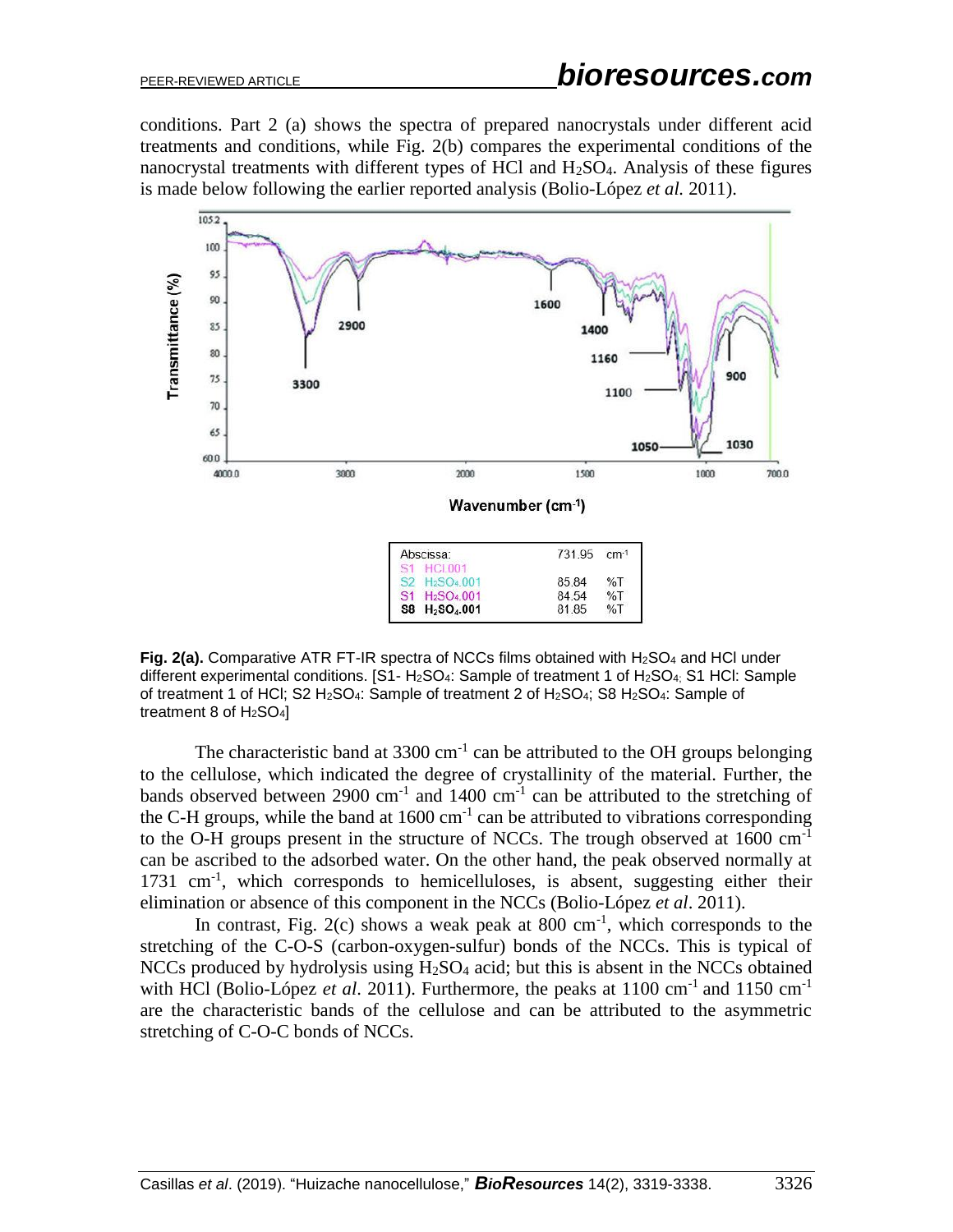

**Fig. 2 (b, c).** Comparative ATR FT-IR spectra of suspensions of NCCs obtained with different types of acid and different experimental conditions. [S1- H<sub>2</sub>SO<sub>4</sub>: Sample of treatment 1 of H<sub>2</sub>SO<sub>4;</sub> S1 HCl: Sample of treatment 1 of HCl; S8 H<sub>2</sub>SO<sub>4</sub>: Sample of treatment 8 of H<sub>2</sub>SO<sub>4</sub>; S8 HCl: Sample of treatment 8 of HCl.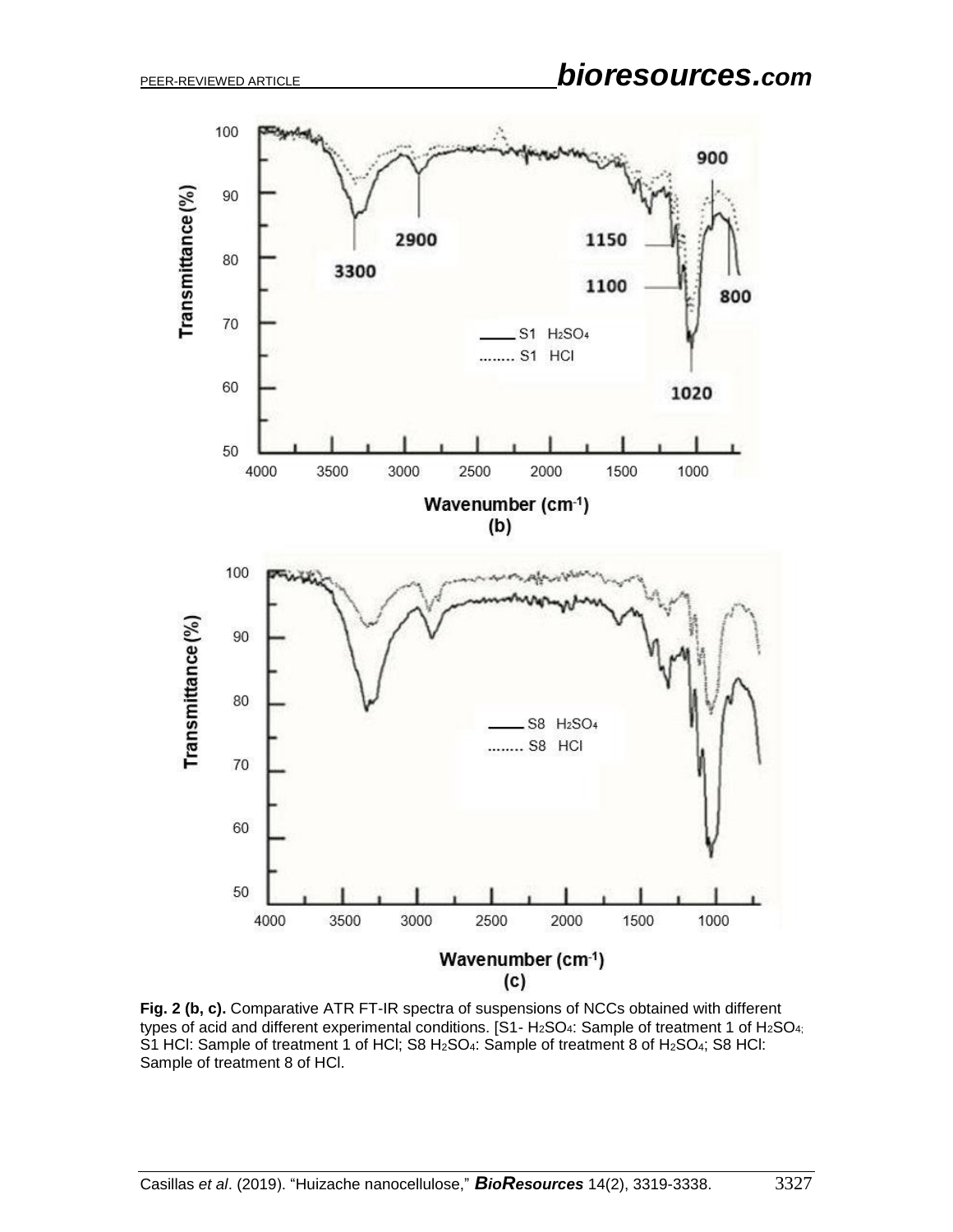Finally, the peak at  $1020 \text{ cm}^{-1}$  in all the samples can be attributed to the vibrations of the *β*-glucosidic bond of the cellulose at a wavelength of 900 cm-1 (Bolio-López *et al*. 2011). In addition, Fig. 2 shows that there were little differences between the various samples.

#### **Analysis of Particle Size Distribution by DLS Using Laser**

Figure 3 shows the particle distribution of NCCs obtained with  $H<sub>2</sub>SO<sub>4</sub>$  in experiments 5 and 9 (Marked with \* in Table 1), which were determined by DLS. The distribution was a unimodal pattern of the Gaussian type. In contrast, experiments 1, 2, 3, 4, 6, 7, and 8 showed bimodal patterns. These results suggest that under the used experimental conditions, NCCs with different morphologies can be produced. Furthermore, these results may be due to the amount of fines produced during the bleaching sequences followed in this study and also to the various experimental conditions used here.



**Fig. 3.** Plot of particle size distribution of NCCs obtained with H<sub>2</sub>SO<sub>4</sub> in laser light scattering measurements

Figure 3 also shows that a particle size of approximately 100 nm was observed in experiments 1, 2, 3, 4, 5, 6, and 8. However, under the conditions of experiment 7, the average nanocrystal particle size was greater than 100 nm, whereas those obtained in experiment 9 were less than 100 nm.

Based on the analysis of the experimental design, a three-dimensional graph was obtained to evaluate the interaction of the experimental variables on the nanocrystal sizes, which considered the concentration of acids as a statistically significant factor. As shown in Fig. 4, to achieve NCCs with large dimensions, low concentrations of  $H_2SO_4$  and low temperature should be used. According to the size response due to the variables actions, an acid concentration of 60%, temperature of 45  $^{\circ}$ C, and treatment time of 45 min is required to obtain NCCs with the size of approximately 265 nm. However, higher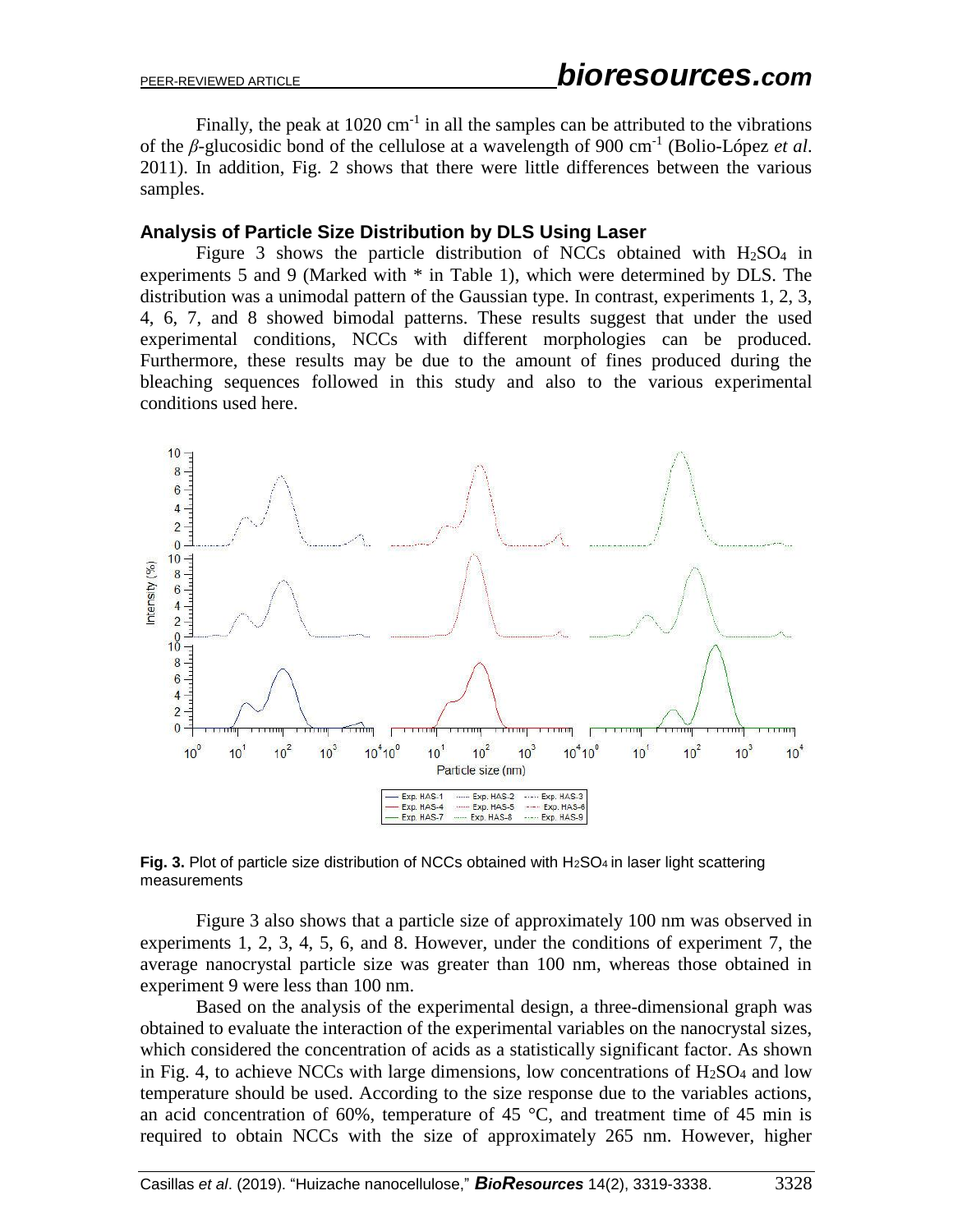concentration and temperatures with a short treatment time are recommended to obtain NCCs with sizes less than 75 nm. It may also be noted that the yield of NCCs was from 10 to 14%.



**Fig. 4.** Three-dimensional plot of interaction of various experimental variables with respect to the size of NCCs

Figure 5 shows the results of the particle size distribution from the measurement in the NCCs suspensions obtained by HCl hydrolysis. A unimodal pattern of particle size distribution occurred in experiments 4, 5, 8, and 15 with the NCCs particle sizes of approximately 243 nm, 512 nm, 466 nm, and 320 nm for experiments 4, 5, 8, and 15, respectively. Experiments 7 and 14 show a bimodal pattern of a particle size distribution having a wide range of NCCs sizes below 100 nm to approximately 400 nm. These results showed that the NCCs obtained with HCl would be of larger particle size (diameter) than those obtained with  $H_2SO_4$ . Furthermore, the size distribution of NCCs obtained with HCl showed a longer average length than those produce with  $H_2SO_4$ .

A response surface design was created based on the results of the particle sizes at different HCl concentrations and temperatures used. Figure 6 shows that low acid concentrations with a high temperature would produce NCCs with large dimensions, while high acid concentration with a high temperature would result in nanoparticles of smaller dimensions.

The maximum length of the average particle size of 265 nm was obtained with samples hydrolyzed by H<sub>2</sub>SO<sub>4</sub> compared with 512.5 nm observed for samples hydrolyzed by HCl. This suggested that the length of NCCs depends on the hydrolyzing media. A previous study revealed that NCCs obtained from wood cellulose hydrolyzed by H2SO<sup>4</sup> produce NCCs lengths of 180 nm to 200 nm (Favier *et al*. 1995). This statement agrees with an earlier reported conclusion that regardless of their origin, all NCCs exhibit a large length distribution depending on factors such as the variable percentage of noncrystalline regions, the packing structure of the cellulose chains, the acid hydrolysis conditions, and the non-selectivity of the hydrolysis reaction (de Souza Lima and Borsali 2004).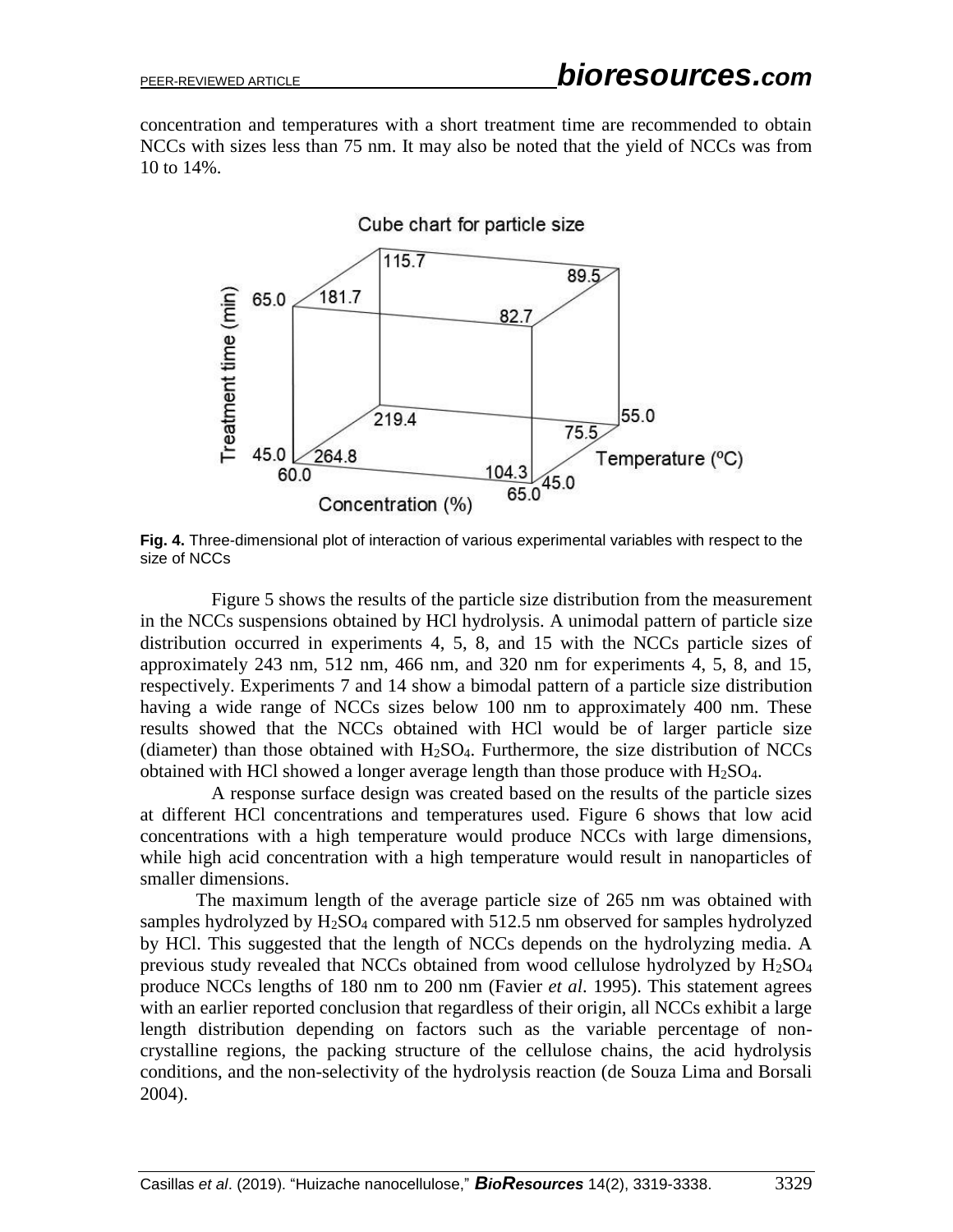In fact, several studies have reported NCCs having different dimensions depending on the source and experimental conditions (Beck-Candanedo and Gray 2005; Abe *et al*. 2007; Elazzouzi-Hafraoui *et al*. 2008; Ahuja and Kumar 2009; Andrade *et al*. 2015).



**Fig. 5.** Particle size distribution obtained by HCl hydrolysis by laser light scattering (DLS)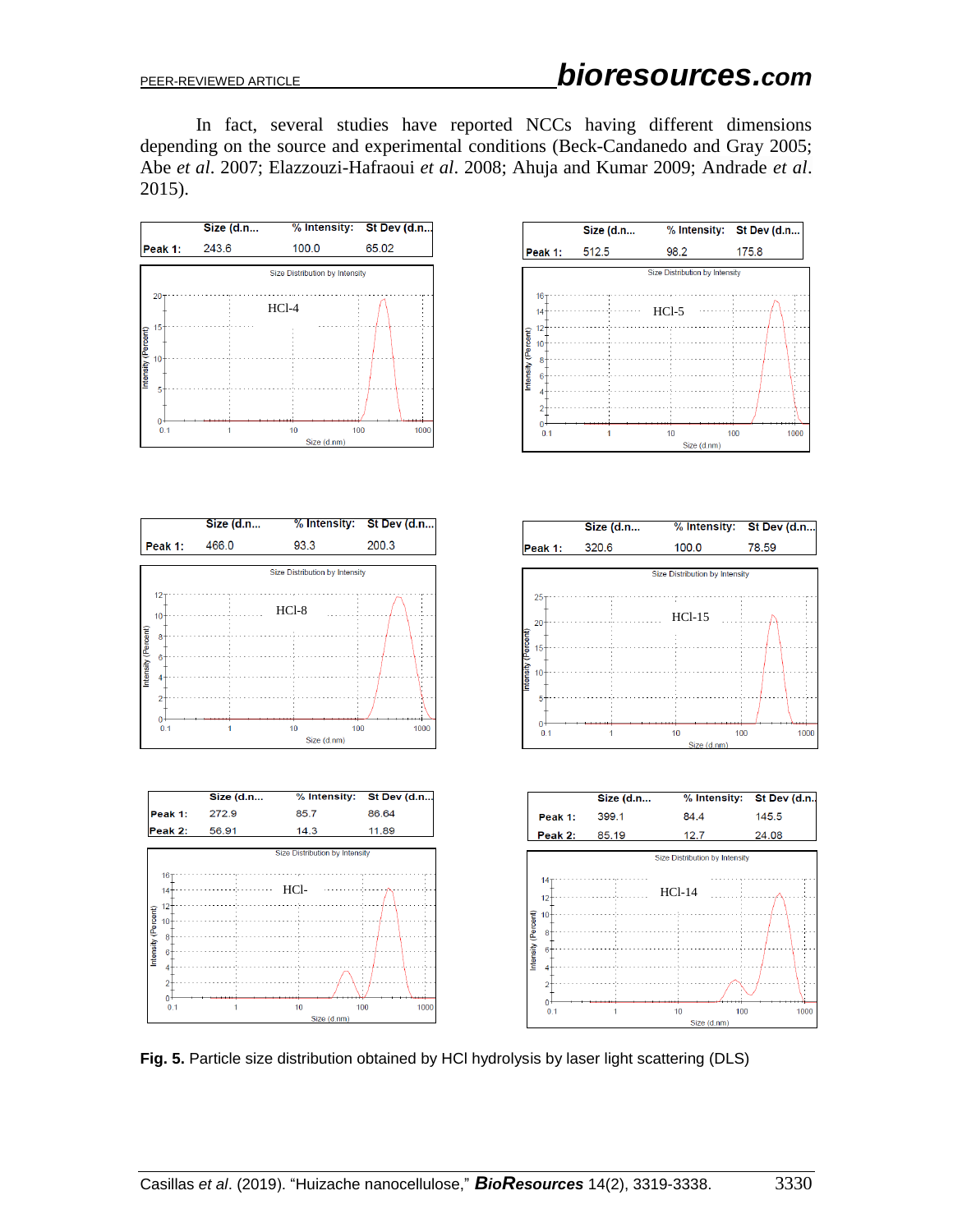

**Fig. 6.** Plots of response surface design showing various experimental parameters (concentration, temperature, and size of NCCs) obtained with HCl acid

One possible mechanism for the differences found in the dimensions of NCCs produced with sulfuric and hydrochloric acids mentioned above is that the former treatment could have grafted sulphate groups and for this reason the dispersed suspension is maintained. Beck-Candanedo and Gray (2005) have reported that the hydrolysis with sulfuric acid of the native cellulose fibers produces stable suspensions of cellulose nanocrystals. Above a critical concentration, the suspensions spontaneously form an anisotropic chiral nematic liquid phase. The present authors have examined the effect of the reaction time and the acid-pulp relation on the properties of the nanocrystal. Longer hydrolysis times produced shorter and less polydispersed cellulose nanocrystals and this is slightly increased with the critical concentration for formation of the anisotropic phase. The increase in the acid-pulp ratio reduced the dimensions of the nanocrystals thus produced. The critical concentration increased and the two-phase range became narrower. On the other hand, NCCs produced with HCl do not have any grafted group and for this reason they tend to precipitate.

#### *Load density analysis by conductometric titration*

Figure 7 shows plots of conductometric studies obtained from the analysis for the NCCs suspensions treated with H<sub>2</sub>SO<sub>4</sub> and NaOH (strong base) in experiment 2, which indicated the residual load. In fact, except for experiments 4, 5, 9, 10, and 11, the remaining experiments showed residual loads. It may be noted that the effect of using a strong acid like  $H_2SO_4$  and small quantities of a strong base like NaOH of known concentration on the NCCs suspensions would result in the neutralization of  $H + \text{ions of}$ the acid by the OH- of the NaOH and formation of water during the titration. In addition, the conductivity decreased because the  $Na<sub>+</sub>$  ions had a lower ionic conductivity than the acidic H+ ions.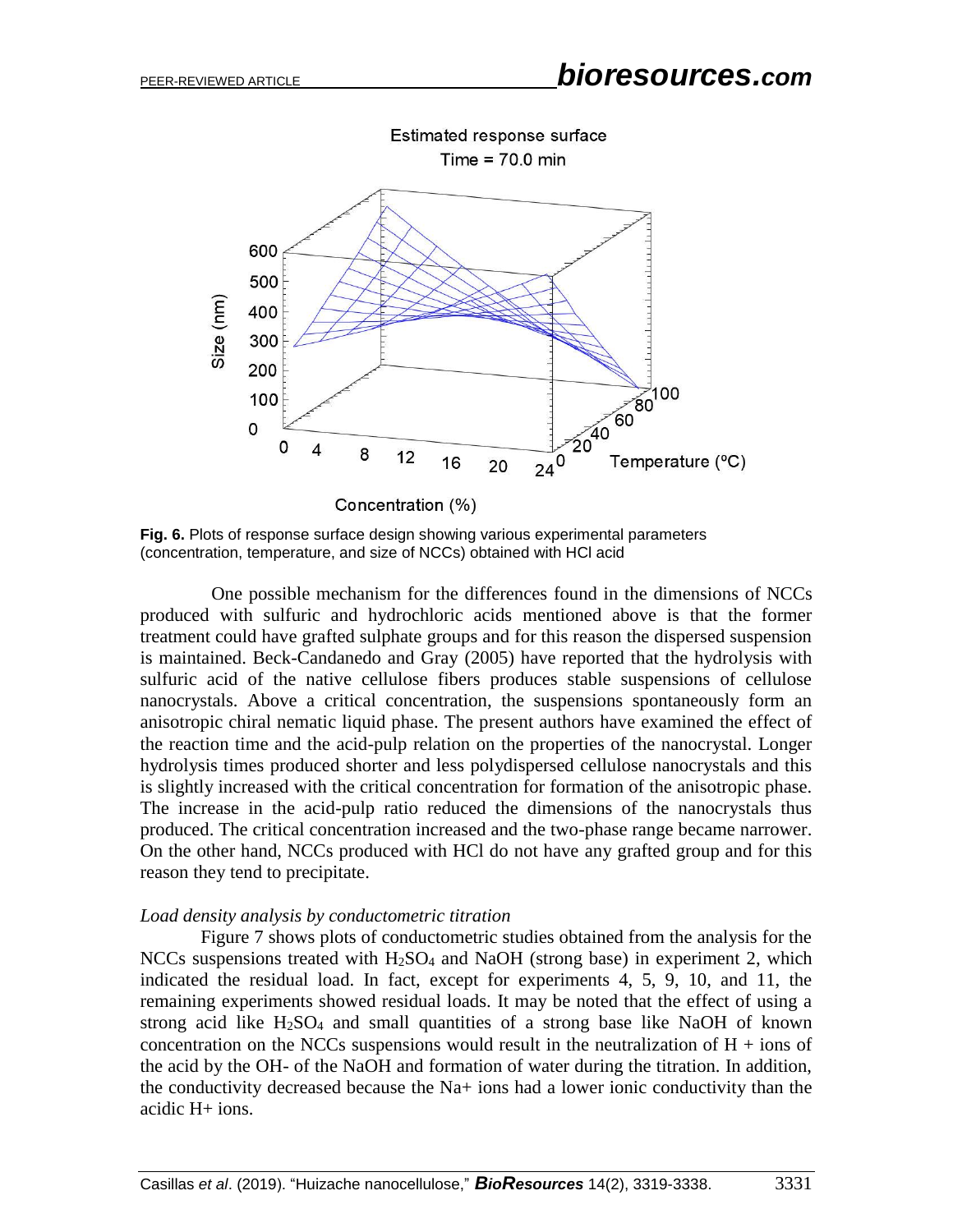

**Fig. 7.** Plot of conductivity *vs*. volume of NaOH added during conductometric titration of a suspension of NCCs extracted with  $H<sub>2</sub>SO<sub>4</sub>$  as a hydrolyzing medium

The conductometric titration curve determines consumption of the NaOH solution to neutralize the total amount of acid groups, including strong and weak acids, in the different conditions in each of the experimental design.

Table 2 shows the quantity of NCCs (in millimoles of sulfate per kg of NCCs) on the surface of nanocrystals. These results indicate the residual charge density of sulphate groups in the different treatments. In fact, some of the values listed in Table 2 are higher than those reported average values of 350 mmol/kg of NCCs (sulfate group content in mmol/kg) obtained from different sources of cellulose, such as wood, cotton, and animal origin (de Souza Lima and Borsali 2004). Further, Table 2 listing the residual load density of the sulfate groups for different treatments mentioned in Table 1(a,b) indicates that higher the concentration of  $H_2SO_4$ , higher the temperature and longer the time of hydrolysis, large quantity of sulfate groups would be grafted on the NCCs.

| Sample | Amount of NCCs (mmol sulfate groups/kg) |  |  |
|--------|-----------------------------------------|--|--|
|        | 39.78                                   |  |  |
|        | 333.75                                  |  |  |
|        | 505.05                                  |  |  |
|        | 70.98                                   |  |  |
|        | 37.62                                   |  |  |
|        | 26.90                                   |  |  |

**Table 2.** Residual Load Density of Sulfate Groups (millimoles/kg de NCCs)

All experiments except experiment Nos. 4, 5, 10, and 11 showed that the suspensions with  $H_2SO_4$  had acidic pH with charged nanocrystals. In addition, colloidal suspensions extracted with  $H_2SO_4$  had a neutral or slightly alkaline pH (6.38 to 8.71), which is underlined by the absence of charge density in the NCCs. In contrast, the NCCs obtained with HCl did not show any residual charge on their surface in any of the experiments.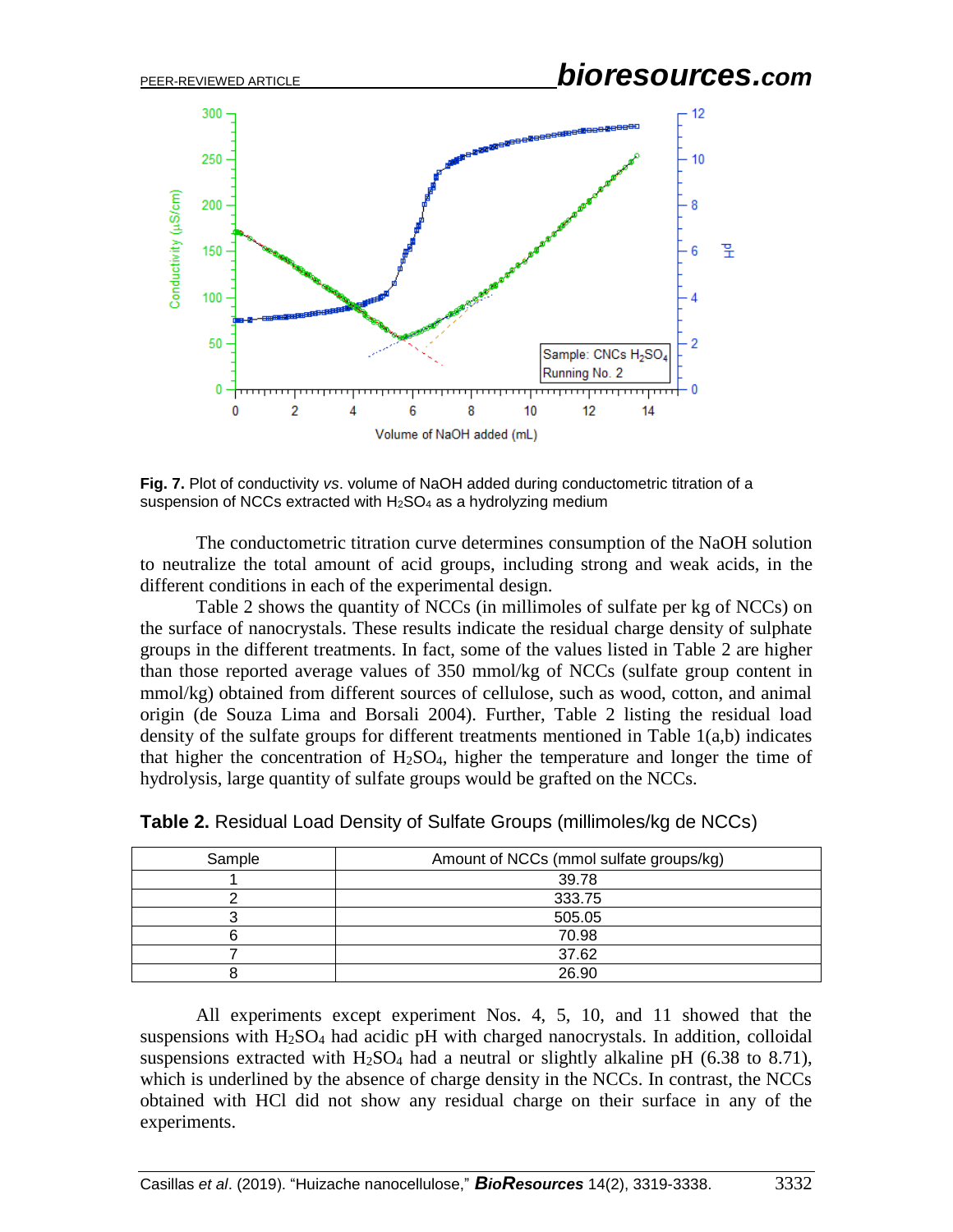# **Morphology Studies**

The morphology of the crystals obtained in "tapping mode" of the controlled hydrolysis of huizache cellulose, shown in Fig. 8a, shows an image obtained with AFM of huizache cellulose nanocrystals using  $H_2SO_4$  as a hydrolyzing medium. Figure 8b shows a similar three-dimensional projection, which physically shows the size and shape of the NCCs.

Figure 3 shows that that the particle size obtained by hydrolysis with  $H<sub>2</sub>SO<sub>4</sub>$  is between 100 and 300 nm, as measured by DLS method depending on the conditions of the treatment. These values are similar to those obtained by AFM (Fig. 8), suggesting that irrespective of the method used to measure the length of NCCs, the value of length remains the same, which in turn indicates that use of AFM is adequate to measure the length and diameter of the NCCs, as well as to see their shape.



**Fig. 8.** Morphology of α-cellulose nanocrystals obtained from huizache plant using H2SO<sup>4</sup> as a hydrolyzing medium; (a) AFM image and (b) Three-dimensional projection

Figure 9 shows the scanned resolution of AFM performed in a scanning area of 2.0 μm x 2.0 μm. The details of the crystal of nanocrystals obtained with HCl along with the units in nm shown in the left side bar correspond to the diameter of the nanocrystals.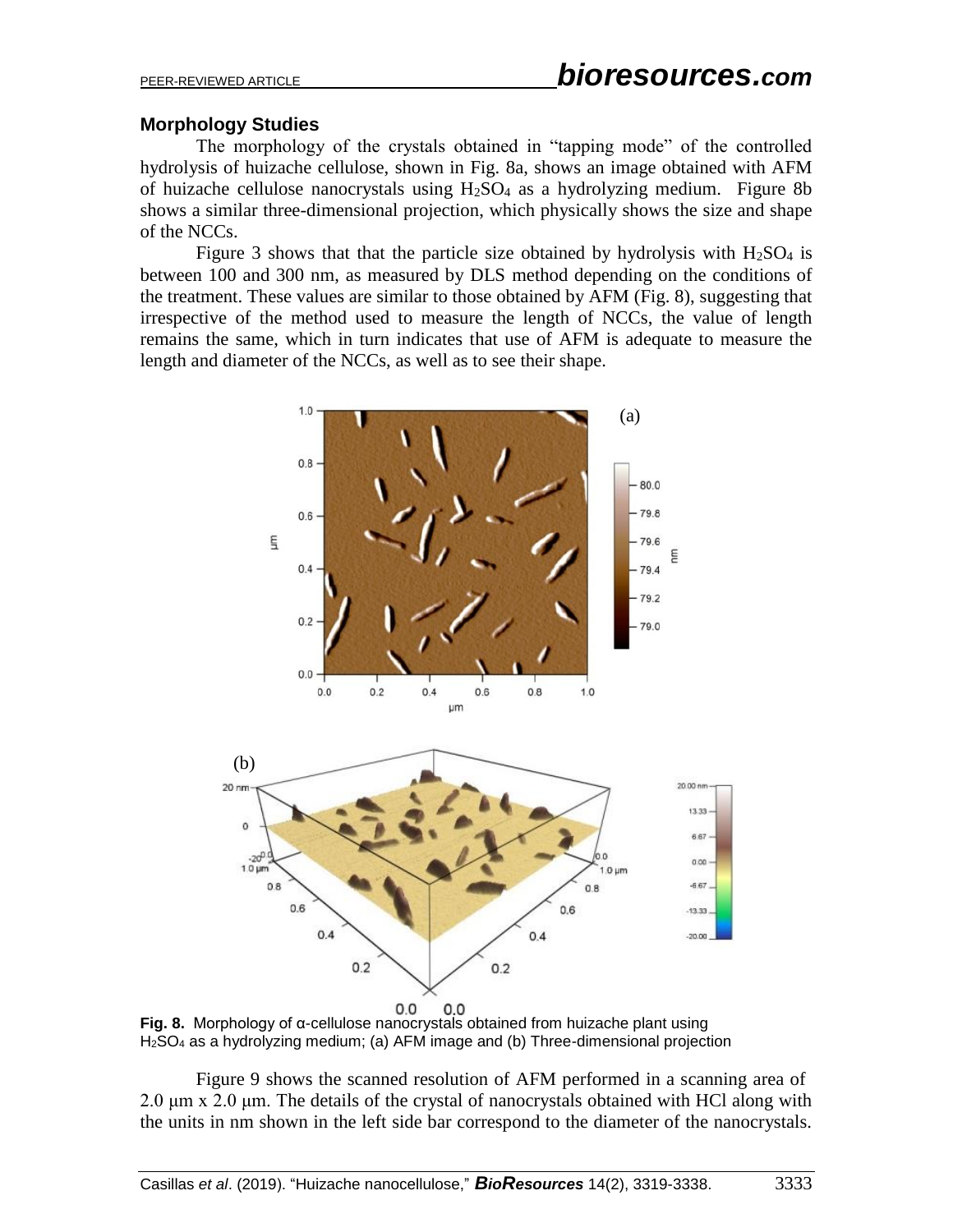The scale of this bar ranges from 0 to 12 nm. The experimental conditions used in the design of experiments can be observed in this figure. The topography was obtained in "tapping mode". In addition, the Y-axis shows the height in nm scale of a real nanocrystal obtained in the experiment. This makes it possible to measure the thickness or height of the NCCs by measuring them along the Y-axis scale. Accordingly, the height (thickness) and average length distribution of the NCCs were approximately 7 nm and 0.2 μm, respectively, and smaller on average.

In Figure 9, the units in nm are shown on the left hand side. It may be noted that for dark color, the value shown is low; while for the light color the value is higher (the color range mentioned is normally called 'tonality', which in photography language refers to mid-tone values occupying the scale range between the lightest to the darkest points in the photograph).



**Fig. 9.** Topographic AFM image of cellulose nanocrystals obtained from huizache cellulose hydrolyzed with HCl (Experiment 1)

## **CONCLUSIONS**

- 1. Nanocellulose crystals of different particle sizes and morphologies were produced from huizache soluble grade cellulose (*Acacia farnesiana* L. Willd.) under different conditions of acid hydrolysis based on  $2<sup>3</sup>$  factorial designs of experiments.
- 2. NCCs particle size distribution was a unimodal or bimodal pattern of the Gaussian type in the case of both acids used for hydrolysis, depending on other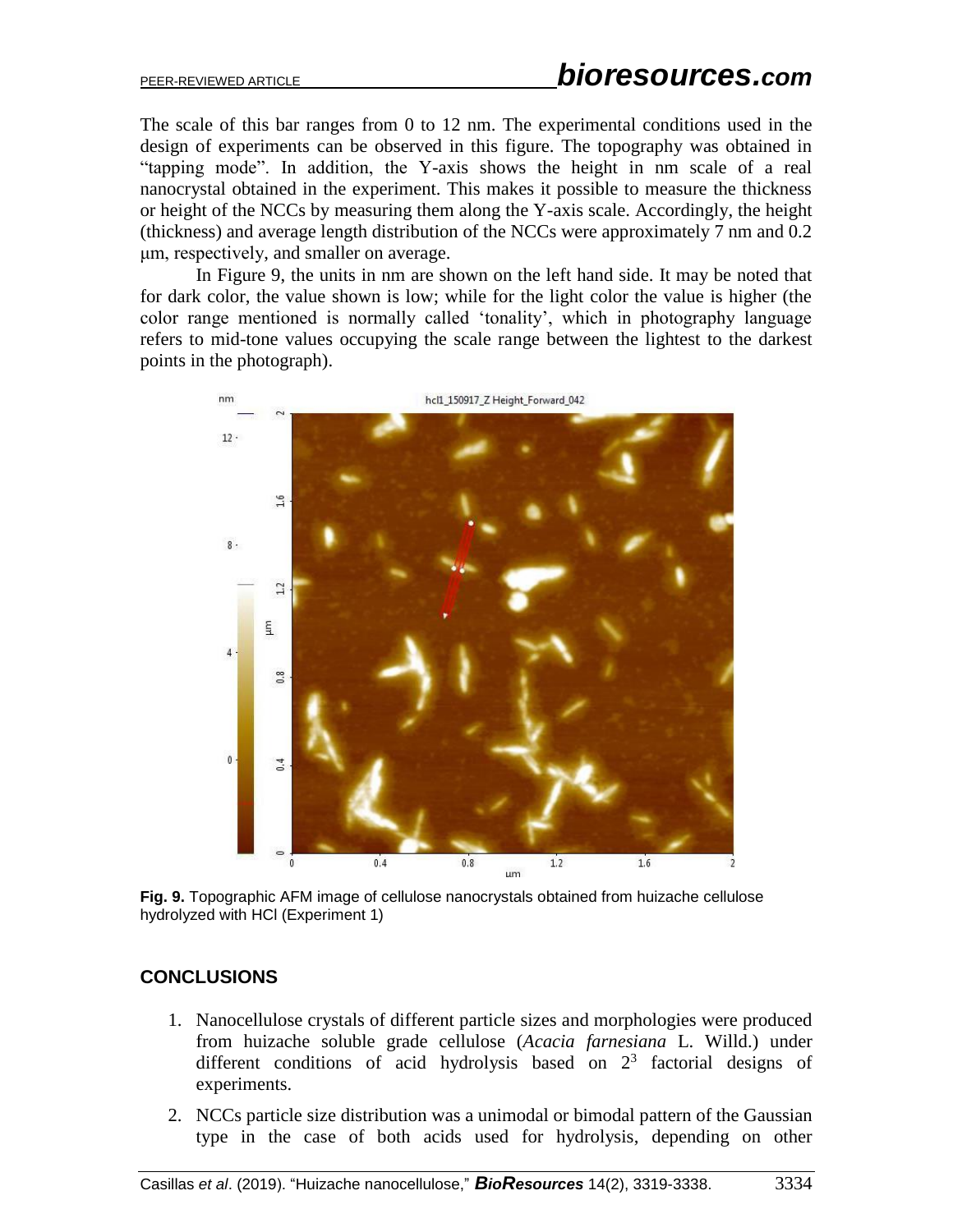experimental conditions.

- 3. While the average NCCs particle size obtained by  $H<sub>2</sub>SO<sub>4</sub>$  hydrolysis was approximately 100 nm, it was 100 nm to 512 nm for HCl hydrolysis. However, it is possible to get larger particle sizes  $(260 \text{ nm})$  with  $H_2SO_4$  hydrolysis by using an acid concentration of 60%, temperature of 45  $^{\circ}$ C, and shorter treatment time of 45 min. It was possible to obtain NCCs less than 75 nm by using high  $H_2SO_4$  acid concentration and temperature with a low treatment time.
- 4. Residual load analysis of sulphate groups in the NCCs suspensions to produce NCCs by H2SO<sup>4</sup> hydrolysis showed a minimum load of 39 mmol/kg and a maximum of 505 mmol/kg of NCCs.
- 5. Comparison of the NCCs characteristics obtained by the hydrolysis using both acids indicated the most substantial differences were the size, the density of residual load, and their properties in aqueous suspension. These different properties determined possible applications of NCCs. For example, materials with residual charge benefit the property of dispersion in polymer matrices.
- 6. Finally, possible uses of the huizache plant to produce cellulose nanocrystals could expand its use and other similar species in various applications of nanotechnology, turning these plants into biomaterials with high added value.

# **ACKNOWLEDGEMENTS**

The authors sincerely thank Dr. Maren Roma, Dr. Audrey Zink-Sharp, and M. Sci. Jung ki Hong of Virginia Tech, for XRD analysis of bleached pulps. They also thank the Secretary of Public Education (SEP), Mexico, for the financial assistance received through the program (PROMEP), from the PROMEP project / 103.5 / 11/3626. K.G. Satyanarayana sincerely acknowledges the encouragement given and interest shown in his work by Poornaprajna Institute of scientific research (PPISR), with which he is associated.

# **REFERENCES CITED**

- Abe, K., Iwamoto, S., and Yano, H. (2007). "Obtaining cellulose nanofibers with a uniform width of 15 nm from wood," *Biomacromolecules* 8(10), 3276-3278. DOI: 10.1021/bm700624p
- Ahuja, T., and Kumar, D. (2009). "Recent progress in the development of nanostructured conducting polymers/nanocomposites for sensor applications," *Sensor Actuators B: Chemical* 136(1), 275-286. DOI: 10.1016/j.snb.2008.09.014
- Andrade, D. R. M., Mendonça, M. H., Helm, C. V., Magalhães, W. L., de Muniz, G. I. B., and Kestur, S. G. (2015). "Assessment of nano cellulose from peach palm residue as potential food additive: Part II: Preliminary studies," *Journal of Food Science and Technology.* 52(9), 5641-5650. DOI: 10.1007/s13197-014-1684-0
- Araki, J. W. M., Kuga, S., and Okano, T. (1998). "Flow properties of microcrystalline cellulose suspension prepared by acid treatment of native cellulose," *Colloids Surfaces A.* 142, 75-82. DOI: 10.1016/S0927-7757(98)00404-X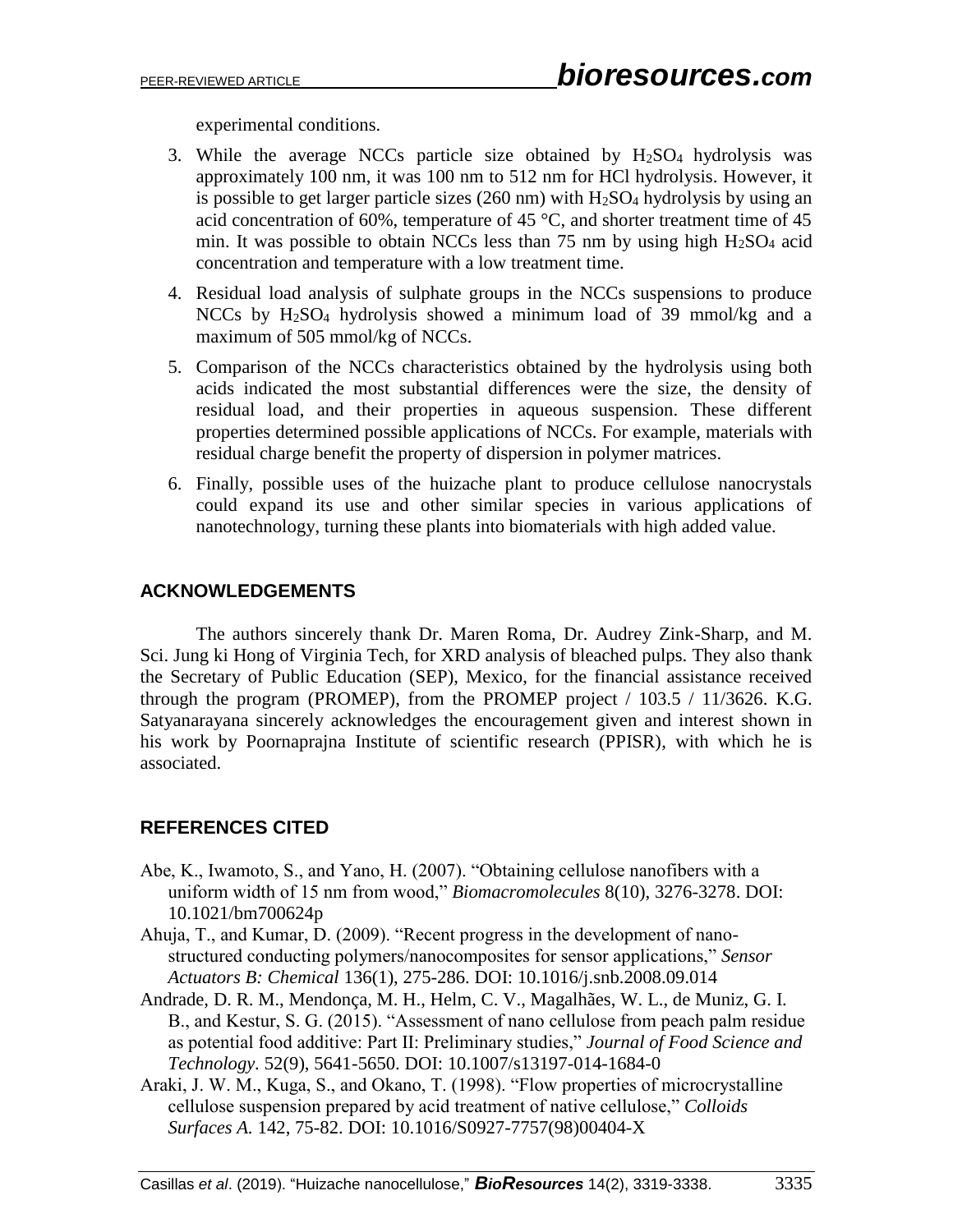- Beck-Candanedo, S. R. M., and Gray, D. G. (2005). "Effect of reaction conditions on the properties and behavior of wood cellulose nanocrystal suspensions," *Biomacromolecules* 6, 1048-1054. DOI: 10.1021/bm049300
- Bolio-López, G. V.-G. A., Veleva, L., and Andreeva, A. (2011). "Whiskers de celulosa a partir de residuos agroindustriales de banano: Obtención y caracterización," *Revista Mexicana de Ingeniería Química* 10(2), 291-299.
- Brinchi, L., Cotana, F., Fourtunati, E., and Kenny, J. M. (2013). "Production of nanocrystalline cellulose from lignocellulosic biomass: Technology and applications," *Carbohydrate Polymers*. 94, 154-169. DOI: 10.1016/j.carbpol.2013.01.033
- Casillas, R. R., Rodríguez, K. F. B., Cruz-Estrada, R. H., Dávalos-Olivares, F., Navarro-Arzate, F., and Satyanarayana, K. G. (2018). "Isolation and characterization of cellulose nanocrystals created from recycled laser printed paper," *BioResources* 13(4), 7404-7429. DOI: 10.15376/biores.13.4.7404-7429
- Casillas, R. R., López López, M. C., Aguilar, B. B., Olivares, F. D., and Styanarayana, K. G. (2019). "Obtaining dissolving grade cellulose from the huizache (*Acacia farnesiana* L. Willd) plant," *BioResources* 14(2), 3301-3318.
- Corrales, S. C. (2015). "Synthesis and applications of cellulose nanocrystals," *MoleQla: Revista de Ciencias de la Universidad Pablo de Olavide* 2015(20), 18.
- Cowie, J., Bilek, E. T., Wegner, T. H., and Shatkin, J. A. (2014). "Market projections of cellulose nanomaterial-enabled products--Part 2: Volume estimates," *TAPPI J.* 13(6), 57-69.
- de Souza Lima, M. M., and Borsali, R. (2004). "Rodlike cellulose microcrystals: Structure, properties, and applications," *Macromolecular Rapid Communications*. 25(7), 771-787. DOI: 10.1002/marc.200300268
- Elazzouzi-Hafraoui, S., Nishiyama, Y., Putaux, J. L., Heux, L., Dubreuil, F., and Rochas, C. (2008). "The shape and size distribution of crystalline nanoparticles prepared by acid hydrolysis of native cellulose," *Biomacromolecules* 9(1), 57-65. DOI: 10.1021/bm700769p
- Favier, V., Chanzy, H., and Cavaille, J. Y. (1995). "Polymer nanocomposites reinforced by cellulose whiskers," *Macromolecules* 28(18), 6365-6367. DOI: 10.1021/ma00122a053
- Gardner, D. J., Oporto, G. S., Mills, R., and Samir, M. A. S. A. (2008). "Adhesion and surface issues in cellulose and nanocellulose," *Journal of Adhesion Science and Technology,* 22(5-6), 545-567. DOI: 10.1163/156856108X295509
- Grunert, M., and Winter, W. T. (2002). "Nanocomposites of cellulose acetate butyrate reinforced with cellulose nanocrystals," *Journal of Polymers Environment.* 10(1-2), 27-30. DOI: 10.1023/A:1021065905986
- Habibi, Y., Lucia, L. A., and Rojas, O. J. (2010). "Cellulose nanocrystals: Chemistry, self-assembly, and applications," *Chemical Reviews.* 110(6), 3479-3500. DOI: 10.1021/cr900339w
- Kamide, K. (2005). *Cellulous and Cellulose Derivatives*, 1<sup>st</sup> Edition, Elsevier Science. DOI: 10.1016/B978-0-444-82254-3.X5000-0.
- Khalil, H. A., Davoudpour, Y., Islam, M. N., Mustapha, A., Sudesh, K., Dungani, R., and Jawaid, M. (2014). "Production and modification of nanofibrillated cellulose using various mechanical processes: A review," *Carbohydrate Polymers* 99, 649-665. DOI: 10.1016/j.carbpol.2013.08.069
- Klemm, D., Heublein, B., Fink, H. P., and Bohn, A. (2005). "Cellulose: Fascinating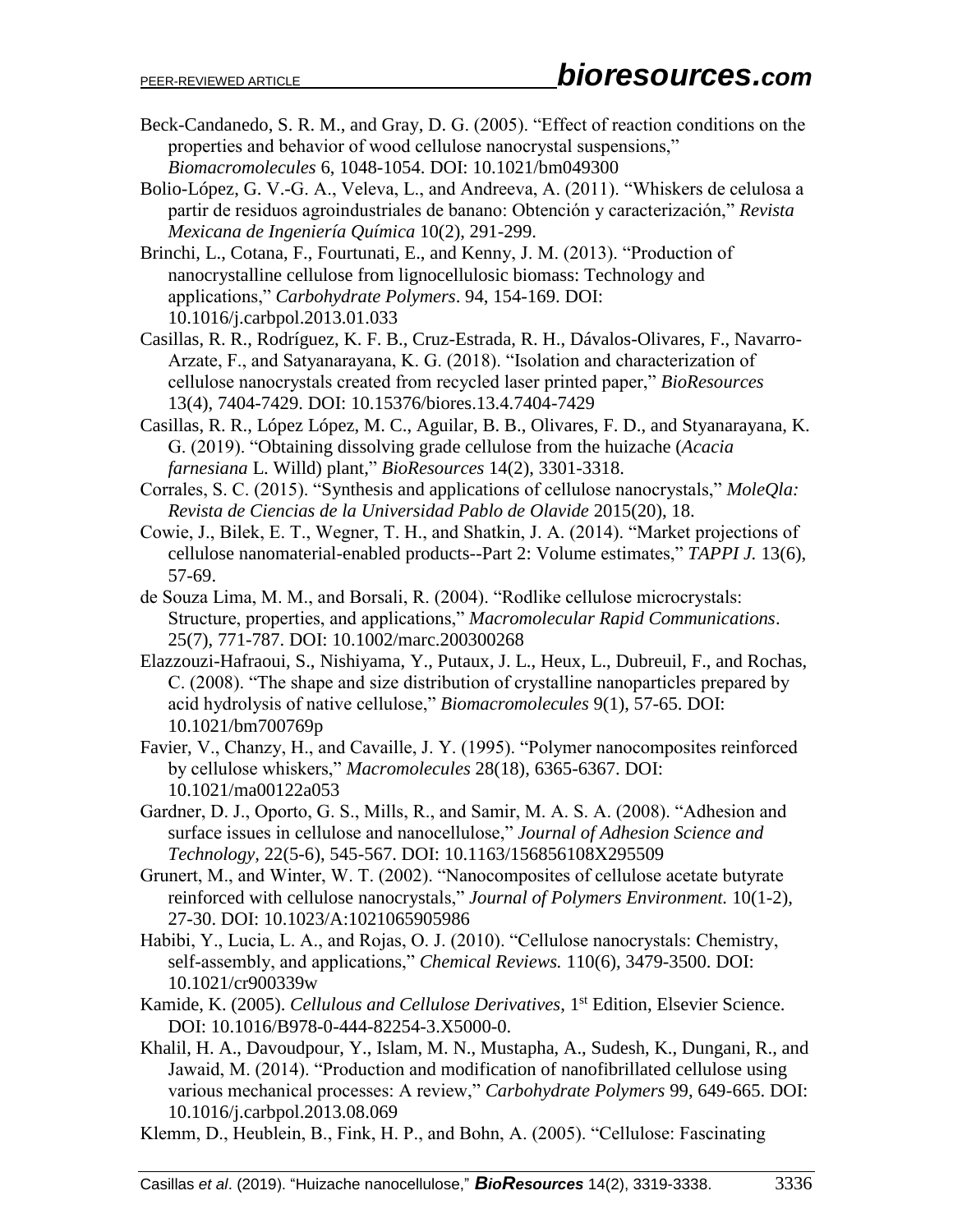biopolymer and sustainable raw material," *Angewandte Chemi International Edition* 44(22), 3358-3393. DOI: [10.1002/anie.200460587](https://doi.org/10.1002/anie.200460587)

Kumode, M. M. N., Bolzon, G. I. M., Magalhães, W. L., and Kestur, S. G. (2017). "Microfibrillated nanocellulose from balsa tree as potential reinforcement in the preparation of 'green' composites with castor seed cake," *Journal of Cleaner Production*. 149, 1157-1163. DOI: 10.1016/j.jclepro.2017.02.083

Magalhães, W. L. E., Zanoni, P. R. S., Helm, C. V., Lazzarotto, M., and Satyanarayana, K. G. (2017). "Nanotechnology applied to improve functionality in food," in: *Nanotechnology in the Agri-Food Industry*, A. Grumezescu (ed), Elsevier Inc, Cambridge, USA, pp. 177-219. DOI: 10.1016/B978-0-12-804304-2.00005-6

Majoinen, J., Kontturi, E., Ikkala, O., and Gray, D. G. (2012). "SEM imaging of chiral nematic films cast from cellulose nanocrystal suspensions," *Cellulose* 19(5), 1599- 1605. DOI: 10.1007/s10570-012-9733-1

Mendoza Uribe, G., and Rodríguez-López, J. L. (2007). "Nanoscience and nanotechnology: An ongoing revolution," *Latin American Profiles* 15(29), 161-186.

O'Sullivan, A. (1997). "Cellulose: The structure slowly unravels," *Cellulose* 4, 173. DOI: 10.1023/A:1018431705579.

Parrotta, J. A. (2000). "*Acacia farnesiana* (L.) Willd. Aroma, huisache," Bioecology of native and exotic trees of Puerto Rico and the West Indies. General Technical Report IITF-115. USDA Forest Service International Institute of Tropical Forestry, Rão Piedras, PR, 6-10.

Peng, B. L., Dhar, N., Liu, H. L., and Tam, K. C. (2011). "Chemistry and applications of nanocrystalline cellulose and its derivatives: A nanotechnology perspective," *The Canadian Journal of Chemical Engineering.* 89(5), 1191-1206. DOI: [10.1002/cjce.20554](https://doi.org/10.1002/cjce.20554)

Ponce-Reyes, C. E., Chanona-Pérez, J. J., Garibay-Febles, V., Palacios-González, E., Karamath, J., Terrés-Rojas, E., and Calderon-Dominguez, G. (2014). "Preparation of cellulose nanoparticles from agave waste and its morphological and structural characterization," *Revista Mexicana de Ingiería Química* 13(3), 897-906.

Rehman, N., de Miranda, M. I. G., Rosa, S. M. L., Pimentel, D. M., Nachtigall, S. M. B, and Bica, C. L. D. (2014). "Cellulose and nanocellulose from maize straw: An insight on the crystal properties," *Journal of Polymers and the Environment.* 22(2), 252-259. DOI: 10.1007/s10924-013-0624-9

Rosli, N. A., Ahmad, I., and Abdullah, I. (2013). "Isolation and characterization of cellulose nanocrystals from *Agave angustifolia* fibre," *BioResources* 8(2), 1893-1908. DOI: 10.15376/biores.8.2.1893-1908

Satyanarayana, K. G., Anupama, R., Prasad, V. S., and Magalhaes, W. L. E. (2017). "Preparation, characterization, and applications of nanomaterials (cellulose, lignin, and silica) from renewable (lignocellulosic) resources," in: *Handbook of Composite from Renewable Materials,* V. K. Thakur, M. K. Thakur, and M. R. Kessler (eds.), Scrivener Publishing LLC, New Jersey, USA, pp. 1-66.

SCAN-CM 65:02 (2002). "Total acidic group content," SCAN-test Methods recommended by KCL, PFI and STFI-Packforsk for the pulp, paper and board industries in Finland, Norway and Sweden.

Šturcová, A., Davies, G. R., and Eichhorn, S. J. (2005). "Elastic modulus and stresstransfer properties of tunicate cellulose whiskers," *Biomacromolecules* 6(2), 1055- 1061. DOI: 10.1021/bm049291k

Thakur, V. K. (Ed.), (2014). *Nanocellulose Polymer Nanocomposites: Fundamentals and*